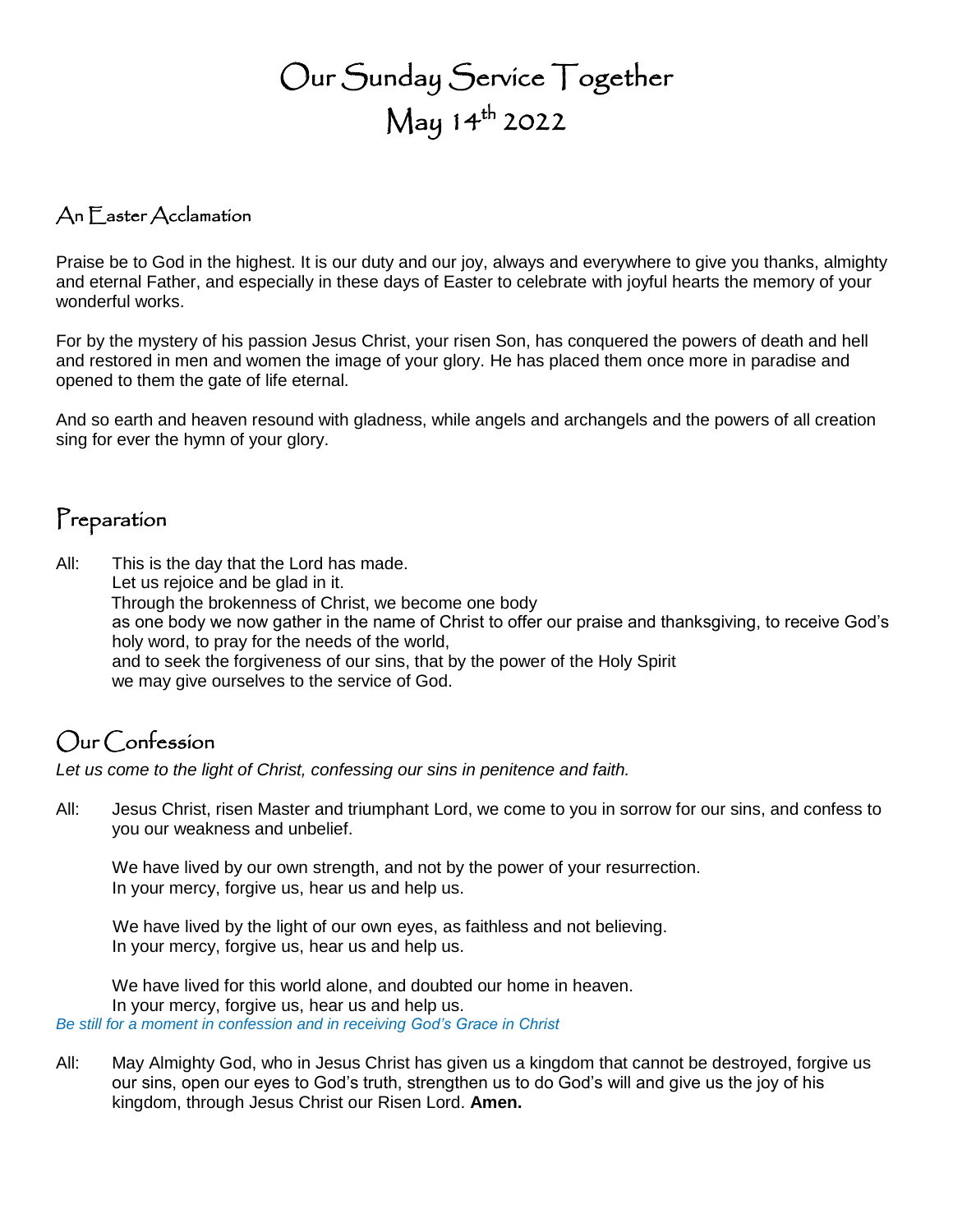## The opening prayer

All: The night has passed, and the day lies open before us; let us pray with one heart and mind.

*Silence is kept.*

All: As we rejoice in the gift of this new day, so may the light of your presence, O God, set our hearts on fire with love for you; now and for ever. Amen.

### The Psalmody Psalm 148 *We say the psalm aloud*

Praise the Lord from the heavens; praise him in the heights. Praise him, all you his angels; praise him, all his host. Praise him, sun and moon; praise him, all you stars of light. Praise him, heaven of heavens, and you waters above the heavens. Let them praise the name of the Lord, for he commanded and they were created. He made them fast for ever and ever; he gave them a law which shall not pass away. Praise the Lord from the earth, you sea monsters and all deeps; Fire and hail, snow and mist, tempestuous wind, fulfilling his word; Mountains and all hills, fruit trees and all cedars; Wild beasts and all cattle, creeping things and birds on the wing; Kings of the earth and all peoples, princes and all rulers of the world; Young men and women, old and young together; let them praise the name of the Lord. For his name only is exalted, his splendour above earth and heaven. He has raised up the horn of his people and praise for all his faithful servants, the children of Israel, a people who are near him. Glory be to the Father, and to the Son: and to the Holy Ghost; as it was in the beginning, is now, and ever shall be: world without end. Amen.

## Scripture Reading Acts 11.1-18

Now the apostles and the believers who were in Judea heard that the Gentiles had also accepted the word of God. **<sup>2</sup>** So when Peter went up to Jerusalem, the circumcised believers criticized him, **<sup>3</sup>** saying, 'Why did you go to uncircumcised men and eat with them?' **<sup>4</sup>** Then Peter began to explain it to them, step by step, saying, **<sup>5</sup>** 'I was in the city of Joppa praying, and in a trance I saw a vision. There was something like a large sheet coming down from heaven, being lowered by its four corners; and it came close to me. **<sup>6</sup>** As I looked at it closely I saw four-footed animals, beasts of prey, reptiles, and birds of the air. **<sup>7</sup>** I also heard a voice saying to me, "Get up, Peter; kill and eat." **<sup>8</sup>** But I replied, "By no means, Lord; for nothing profane or unclean has ever entered my mouth." **<sup>9</sup>** But a second time the voice answered from heaven, "What God has made clean, you must not call profane." **<sup>10</sup>** This happened three times; then everything was pulled up again to heaven. **<sup>11</sup>** At that very moment three men, sent to me from Caesarea, arrived at the house where we were. **<sup>12</sup>** The Spirit told me to go with them and not to make a distinction between them and us. These six brothers also accompanied me, and we entered the man's house. **<sup>13</sup>** He told us how he had seen the angel standing in his house and saying, "Send to Joppa and bring Simon, who is called Peter; <sup>14</sup> he will give you a message by which you and your entire household will be saved." **<sup>15</sup>** And as I began to speak, the Holy Spirit fell upon them just as it had upon us at the beginning. **<sup>16</sup>** And I remembered the word of the Lord, how he had said, "John baptized with water, but you will be baptized with the Holy Spirit." **<sup>17</sup>** If then God gave them the same gift that he gave us when we believed in the Lord Jesus Christ, who was I that I could hinder God?' **<sup>18</sup>**When they heard this, they were silenced. And they praised God, saying, 'Then God has given even to the Gentiles the repentance that leads to life.' *At the end of the reading we say:*

All: This is the word of the Lord. Thanks be to God.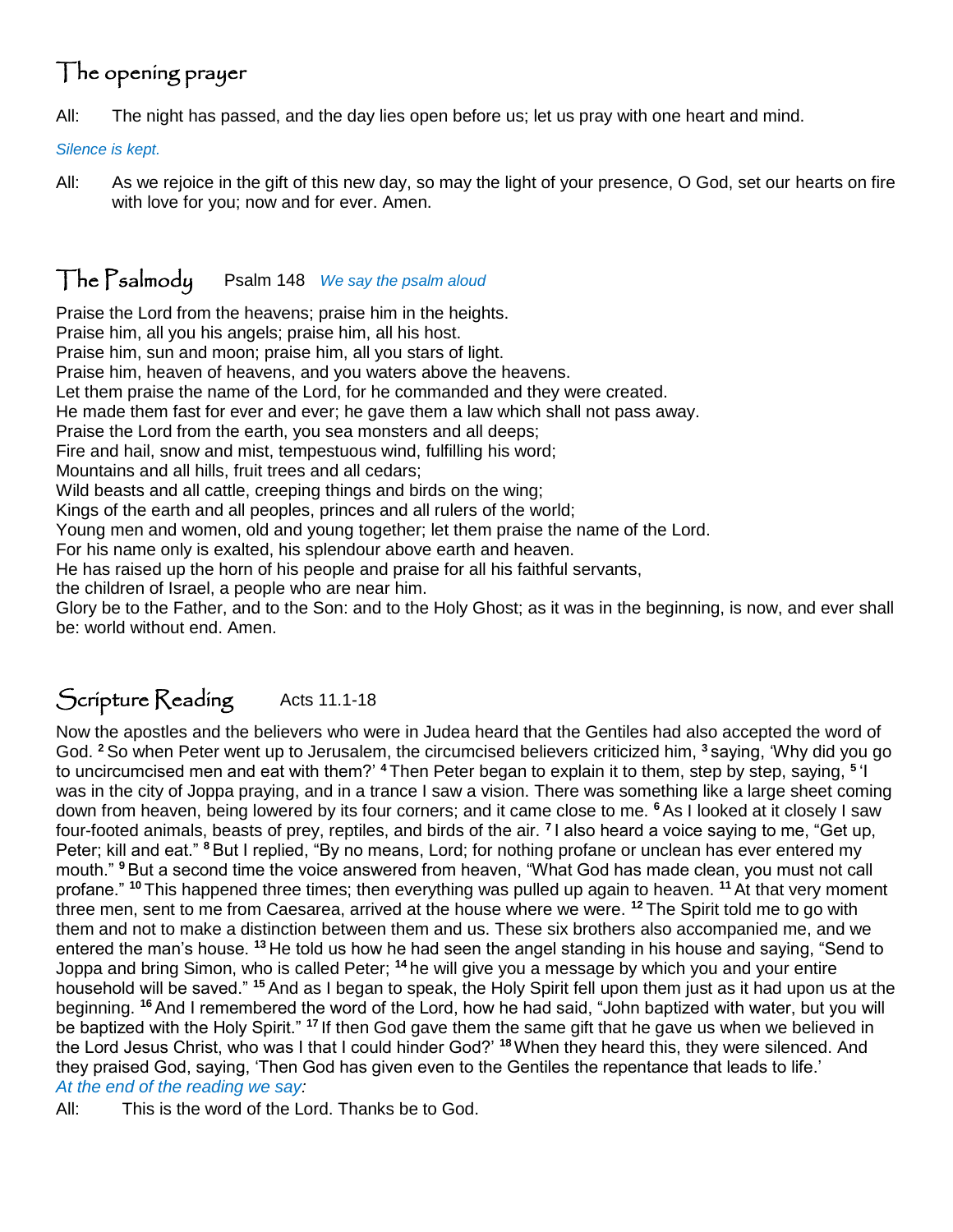## Gloria

All: Glory to God in the highest, and peace to his people on earth.

Lord God, heavenly King, almighty God and Father, we worship you, we give you thanks, we praise you for your glory.

Lord Jesus Christ, only Son of the Father, Lord God, Lamb of God, you take away the sin of the world: have mercy on us; you are seated at the right hand of the Father: receive our prayer.

For you alone are the Holy One, you alone are the Lord, you alone are the Most High, Jesus Christ, with the Holy Spirit, in the glory of God the Father. Amen.

## The Gospel John 13.31-35

When he had gone out, Jesus said, 'Now the Son of Man has been glorified, and God has been glorified in him. **<sup>32</sup>** If God has been glorified in him, God will also glorify him in himself and will glorify him at once. **<sup>33</sup>** Little children, I am with you only a little longer. You will look for me; and as I said to the Jews so now I say to you, "Where I am going, you cannot come." **<sup>34</sup>** I give you a new commandment, that you love one another. Just as I have loved you, you also should love one another. **<sup>35</sup>** By this everyone will know that you are my disciples, if you have love for one another.'

*at the end of the reading we say:*

All: This is the word of the Lord. Thanks be to God.

### A Reflection for the day *A Reflection by Revd John Webb*

The fallout from the ghastly events in the Ukraine has affected so many aspects of our lives. The increased price and shortage of food and fuel were perhaps predictable, but who would have suspected it would have a profound effect on the Christian faith. Non-believers and members of other faiths must look on with cynical amazement when they see Patriarch Kirill leader of the Russian Orthodox Church blessing the Russian troops and praying for victory, while the Pope is committing Ukraine to the care and protection of the Blessed Virgin Mary! They both claim to speak in the name of God.

The relationship between Christianity and the state is a long and complicated one. The Last Supper was held in secrecy for fear of the Jewish authorities and the power of Rome. In the Acts of the Apostles we see the new communities seen as a threat to Roman authority and suffering increasing persecution with many martyred for their faith. A fundamental change came in the  $4<sup>th</sup>$  Century when the Roman Emperor Constantine had a dramatic conversion. Christianity became the state religion of the Roman Empire and persecution stopped.

The origin of the Church of England is inextricably tied up with power relationship between Church and State. It is very complicated, but briefly the situation in the 16<sup>th</sup> Century was that the Roman Catholic Church was very powerful in England and resented by Henry VIII who felt it undermined his authority. There was also a groundswell of discontent within the church throughout Europe ruled over by the Pope which was seen to be corrupt and in need of reformation. This came to a head when the Pope refused Henry a divorce which he wanted because he was concerned about the succession. As a result, Henry denied the Pope any authority in England and declared himself the temporal head of the Church in England. There have been many changes over the years but just as most of the powers of the monarch have now passed to the government so with the church and that is why the monarch becomes the temporal head of the Church of England, it is governed by parliament and we have Bishops in the House of Lords. It is also why, when our new bishop of Bath and Wells was announced a few days ago, it was 'announced by Downing Street' rather than Lambeth Palace.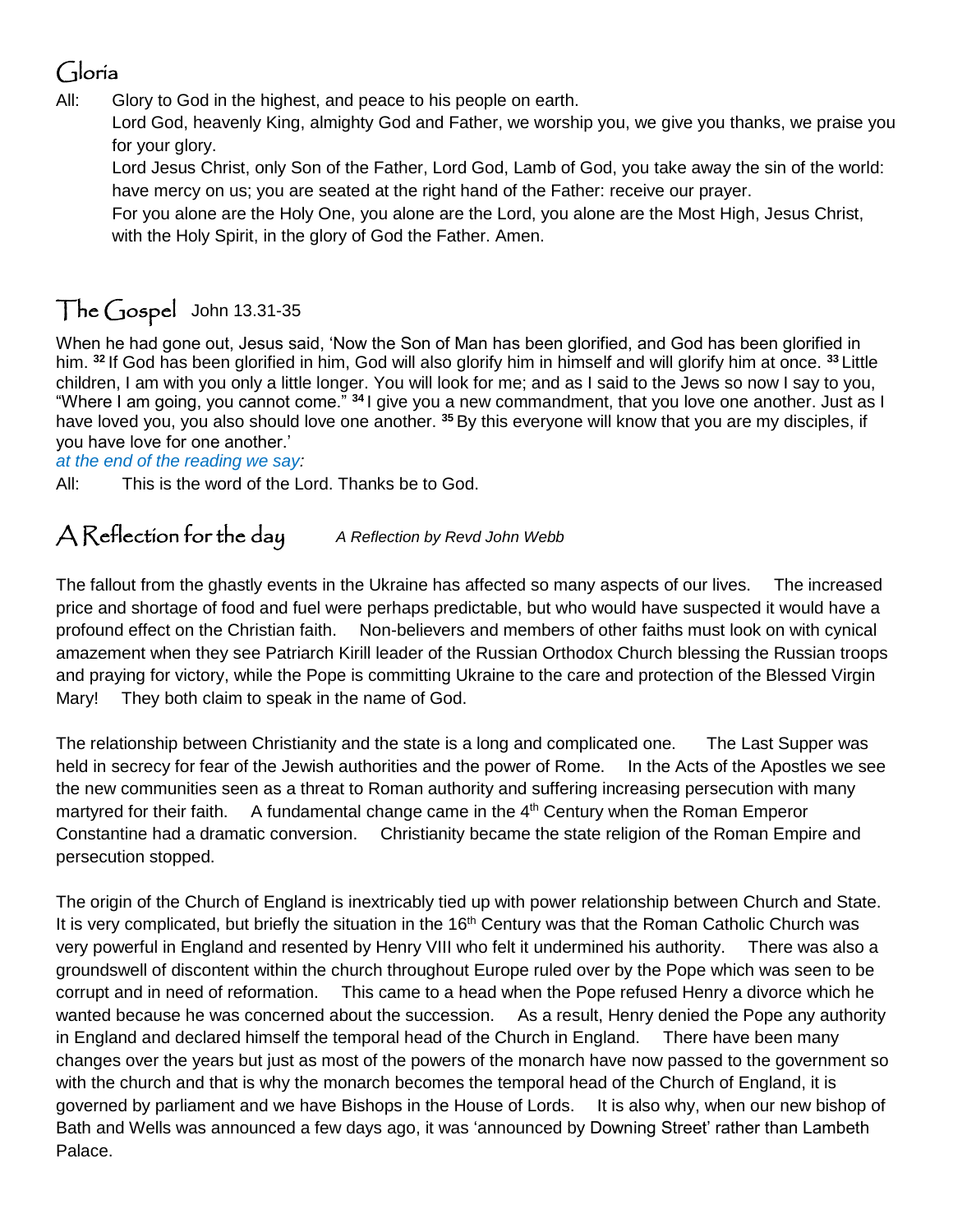This involvement of the state with the Church is not easy and creates some difficult tensions. In theory it enables the church 'to speak the truth to power' but it also involves the danger of the church being so closely linked to, and dependent on, the state that it compromises itself. That seems to be what has happened in Russia – the church is so closely identified with the state that it seems unable to criticise the government when necessary.

At the Last Supper Jesus said 'I give you a new commandment that you love one another. Just as I have loved you, you should love one another. By this everyone will know that you are my disciples.' I can't help fearing what 'everyone' thinks about the reaction of the churches to the war in Ukraine. It is another ghastly scar on the body of Christ's church.

## The Creed

All: I believe in God, the Father almighty, creator of heaven and earth. I believe in Jesus Christ, his only Son, our Lord, who was conceived by the Holy Spirit, born of the Virgin Mary, suffered under Pontius Pilate, was crucified, died, and was buried; he descended to the dead. On the third day he rose again; he ascended into heaven, he is seated at the right hand of the Father, and he will come to judge the living and the dead. I believe in the Holy Spirit, the holy catholic Church, the communion of saints, the forgiveness of sins, the resurrection of the body, and the life everlasting. Amen.

#### Prayers *We make our intercessions*

O God of peace, who has taught us that in quietness and confidence shall be our strength; help us, as we come into your presence, to be still and know that you are God.

In the power of the Spirit and in union with Christ let us pray to the Father.

As we continue this season of Easter let us pray that our faith will grow and develop. *Lord in your mercy, hear our prayer.*

As we grieve over the situation in Ukraine, let us pray for the leaders of all Christian Churches; The Pope and the Roman Catholic Church throughout the world; the Patriarchs of the Orthodox Churches in Greece, Russia and Ukraine; the Archbishop of Canterbury and the Anglican Communion; The World Council of Churches. May they have the wisdom and courage to bring reconciliation, peace and harmony to the peoples of Ukraine and Russia. *Lord in your mercy, hear our prayer.*

We pray for Michael our new Bishop as he prepares to come among us. May he be filled with the Spirit and speak with understanding and authority. *Lord in your mercy, hear our prayer.*

We Pray for Our Queen, Prime Minister, and all World leaders, that they may have the Spirit of wisdom to lead us through this difficult time. *Lord in your mercy, hear our prayer.*

Let us pray for all our Somerset County and Parish Councillors giving thanks for their care of our community. *Lord in your mercy, hear our prayer.*

We pray for our families, friends, and neighbours that we may serve Christ in one another and seek the common good. *Lord in your mercy, hear our prayer.*